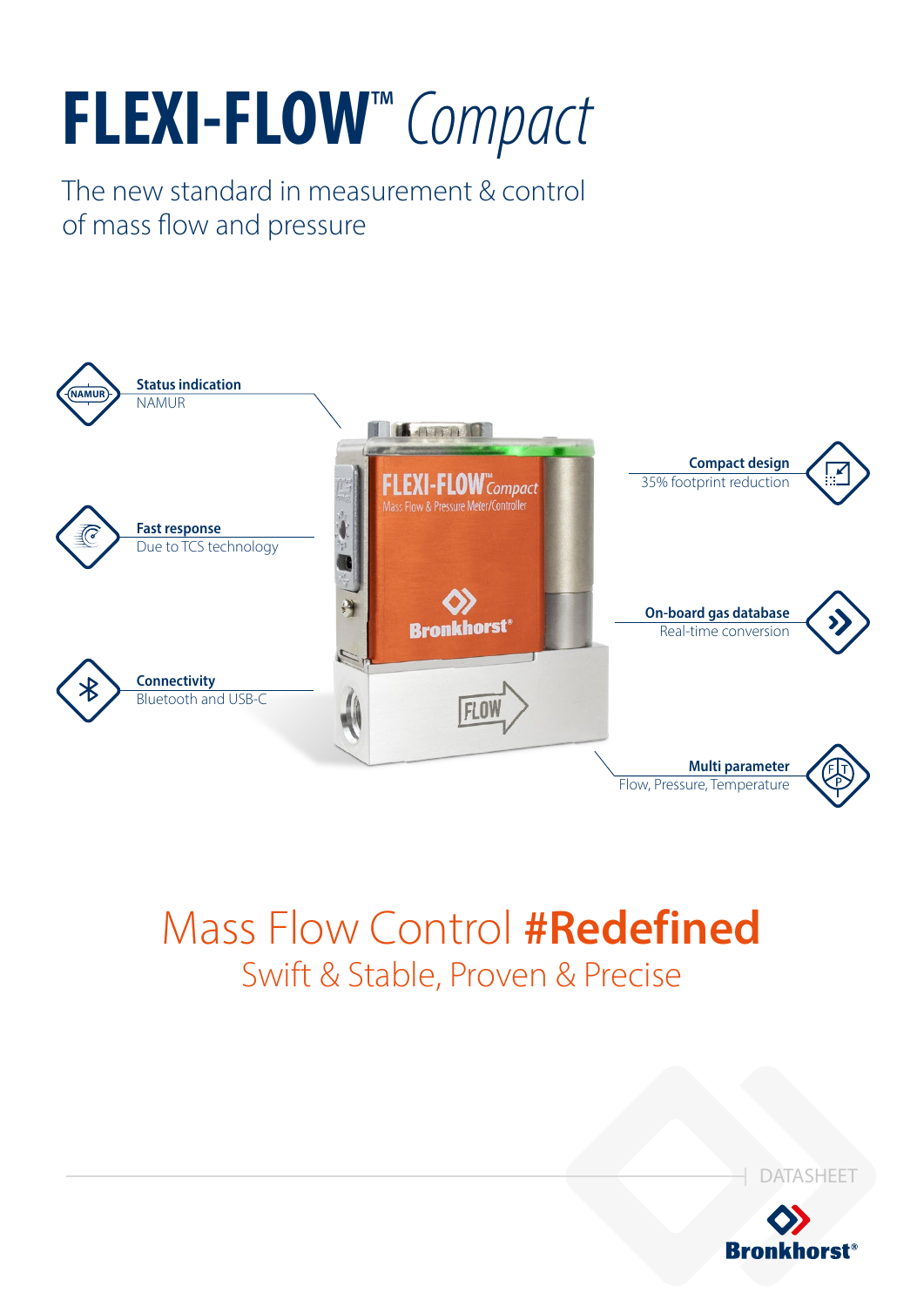

# **TCS Technology**

Bronkhorst has created a completely new concept for measuring mass flow using the thermal

# measuring principle. The unique **TCS Technology (Through Chip**

**Sensor)** combines the best of two technologies: a fast and stable chip flow sensor applied in Bronkhorst's proven by-pass construction. Due to the TCS Technology, accurate mass flow measurement, virtual independent of variations in temperature and line pressure is established. By measuring the actual process conditions (temperature and line pressure), a real-time correction is made to the measured value. And because all gas properties are available on-board, accurate conversion to other gases is possible.

# **Unique FLEXI-FLOW™ features**

#### **Fast response**

Due to the ultra-thin sensor tube, the sensor reacts instantaneously to changes of the gas flow, resulting in very fast flow measurement. Combined with a direct acting control valve, settling times smaller than 150 ms are achieved.



#### **Multi parameter**

Besides mass flow measurement, the instrument has an integrated temperature sensor and 2 pressure sensors (instrument inlet and outlet pressure). These measurement parameters do not only provide information about the instrument but also about the process conditions.

#### **On-board FLUIDAT® gas database**

Select your process gas. With 22 on-board gases, it is very easy to switch to another gas or mixture. Additionally, the on-board gas database is used for real-time corrections on the flow measurement based on the actual process conditions (temperature and line pressure).

# **NAMUR**

#### **Namur NE107 status indication**

The instrument shows the status of self-monitoring and diagnosis by means of a coloured LED. This signal can be easily recognized by the operator. For more details the diagnostic parameters can be used.

# **Compact design**

We have been able to reduce the footprint by 35% compared to similar instruments up to 20 l<sub>n</sub>/min. Due to this compact size, the instrument is very suitable to be used inside desktop equipment or at places where space is limited.



#### **Separate USB-C communication interface**

For easy setup outside the installation, the USB-C port can be used. Communication can be established with the Bronkhorst FlowSuite software without the need of an additional power supply.

During operation, this port can also be used to monitor the instrument without disconnecting the power and data connection.

#### **Bluetooth communication**



To enhance user flexibility, a wireless connection allows monitoring the instrument without disconnecting the regular power and data connection. In case Bluetooth is not desired, this function can be disabled.

#### **Sustainable and environmentally friendly**



Due to the accurate conversion, calibration with valuable or rare gases is no longer necessary. In addition, Bronkhorst's products are known for their low power consumption. The reduced size and weight of the instrument minimizes its environmental impact.

#### **Predictive maintenance**



Prepared for predictive maintenance and diagnostic functions by means of datalogging of several parameters, that can be used to predict the health status of the instrument and condition of the process. With multiple configurable alarms the information can be transferred to the user.

# **The new standard in measurement & control of Mass flow and pressure**

- ◆ 3 control types in one compact instrument
	- **Mass flow**
	- **↓** Upstream pressure
	- **Downstream pressure**
- Multi parameter output
	- Actual mass flow
	- **Upstream pressure**
	- ◆ Downstream pressure
	- Temperature (instrument)
- Simple and secure connection through Bluetooth or USB-C
- High accuracy through on-board gas database and real-time conversion
- Easy to configure
- MTBF 145 years

# **Models and ranges**

#### **Mass Flow and Pressure Meter**

| Model    | Full scale flow $(N, eq.)$  |
|----------|-----------------------------|
| $FF-M1x$ | $0.520$ l <sub>n</sub> /min |

#### **Mass Flow and Pressure Controller**

| Model    | Full scale flow (N, eq.)    |
|----------|-----------------------------|
| $FF-C1x$ | $0.520$ l <sub>n</sub> /min |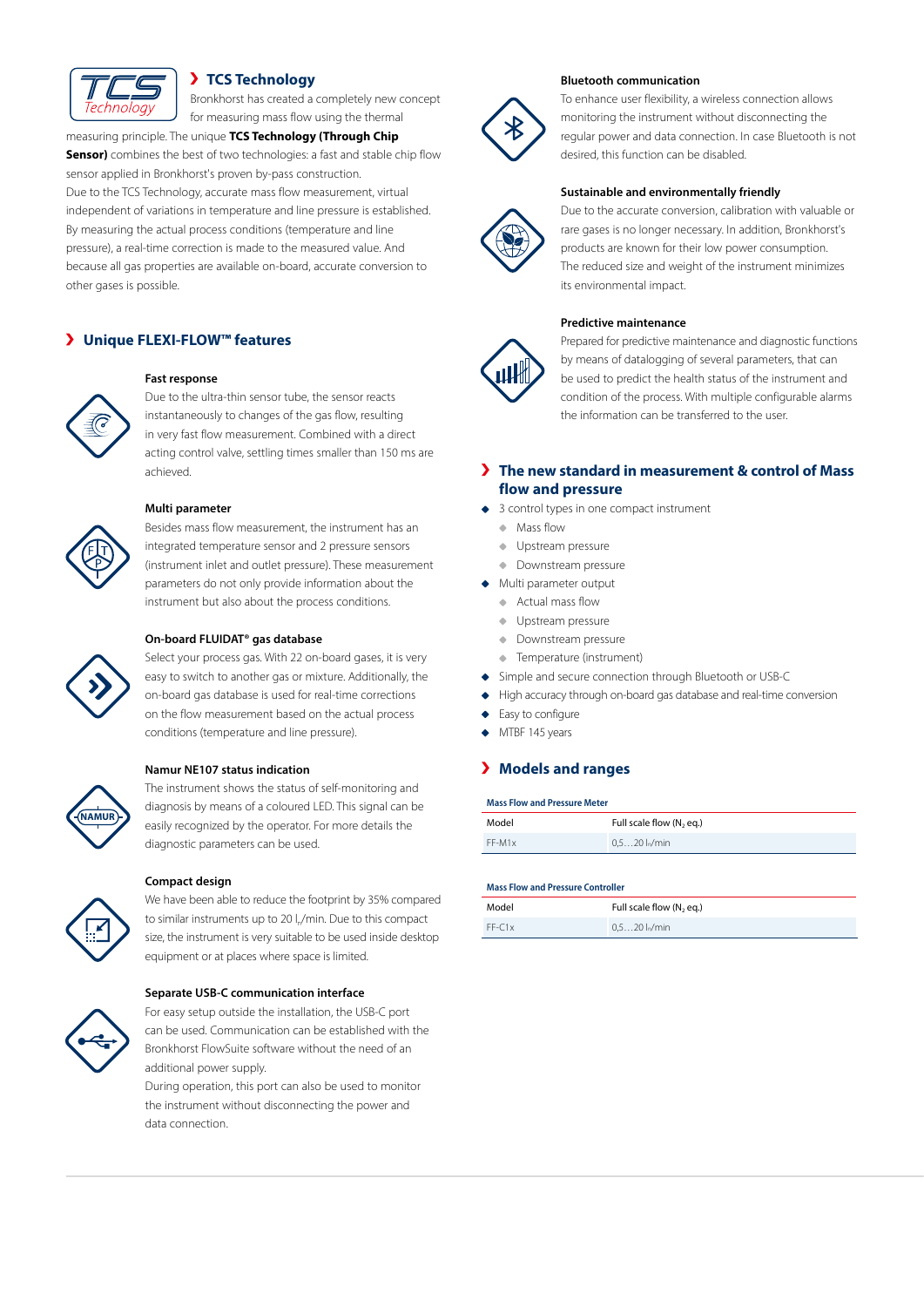# **Technical specifications**

#### **Measurement / control system**

| Flow                                                                                    |                                                                                                                  |
|-----------------------------------------------------------------------------------------|------------------------------------------------------------------------------------------------------------------|
| Accuracy (N <sub>2</sub> , Air, O <sub>2</sub> )<br>For other gases see multi gas table | up to $\pm 0.5\%$ Rd plus $\pm 0.1\%$ FS                                                                         |
| Repeatability                                                                           | $< \pm 0.2\%$ Rd                                                                                                 |
| Typical settling time (T98) in control                                                  | $<$ 150 $\,$ ms                                                                                                  |
| Response time (T63)                                                                     | $<$ 30 ms                                                                                                        |
| Long term stability                                                                     | <0.5% FS over period of 3 years,<br>then <0.2% FS per year                                                       |
| Control stability                                                                       | $<$ $\pm$ 0,1% FS (typical for 1 ln/min N <sub>2</sub> )                                                         |
| Control range / measurement range                                                       | up to 1:1000                                                                                                     |
| Multi Gas / Multi Range                                                                 | embedded gas data for 22 unique gases<br>plus any mixture of these gases                                         |
| Operating temperature                                                                   | 050 °C (32°F - 122°F)                                                                                            |
| Storage / transport conditions                                                          | -2070 °C, 95% RH non-condensing                                                                                  |
| Temperature sensitivity                                                                 | zero 0.015 % FS/°C<br>span 0,03 % Rd/°C                                                                          |
| Pressure sensitivity                                                                    | standard: < 0,15% Rd/bar typical N <sub>2</sub> ;<br>with pressure correction: < 0,02% Rd typical N <sub>2</sub> |
| Mounting                                                                                | any position, attitude sensitivity negligible                                                                    |
| <b>Temperature</b>                                                                      |                                                                                                                  |
| Accuracy temperature sensor                                                             | ±0,2 °C (instrument body temperature)                                                                            |
| Pressure                                                                                |                                                                                                                  |
| Accuracy pressure sensors<br>(incl. linearity and hysteresis)                           | $\pm 0.5%$ FS                                                                                                    |
| Pressure range                                                                          | $017$ bar(a)                                                                                                     |
| Repeatability pressure sensors                                                          | $<$ 0,2% FS                                                                                                      |
| Temperature sensitivity                                                                 | zero: 0,16 mbar/°C<br>span: 0,05% Rd/°C                                                                          |

#### **Mechanical parts**

| Material (wetted parts)                                        | aluminium, stainless steel, silicon nitride, epoxy,<br>aluminiumoxide, glass |
|----------------------------------------------------------------|------------------------------------------------------------------------------|
| Process connections                                            | optional compression type, push-in or<br>face seal couplings                 |
| Seals                                                          | default: FKM 51415<br>For other materials contact factory                    |
| Pressure rating                                                | 16 bar(g) / 250 psi(g)                                                       |
| Leaktightness, outboard<br>(prior to permeation through seals) | typical 2-10 <sup>-9</sup> mbar. /s He                                       |
| Leak-by through closed valve                                   | typical 5-10 <sup>-5</sup> mbar-l/s He                                       |
| Surface roughness body<br>(wetted parts)                       | <1,6 µm Ra (<0,8 µm Ra for stainless steel body)                             |
| Ingress protection (housing)                                   | IP40                                                                         |
| Weight                                                         | Aluminium body: 200 g<br>Stainless steel body: 300 g                         |
| <b>Electrical properties</b>                                   |                                                                              |

| Power supply          | 24 Vdc + 10%                                 |  |
|-----------------------|----------------------------------------------|--|
| Electrical connection | 9-pin D-sub male                             |  |
| Power consumption     | 0.35 Watt<br>meter<br>controller<br>2.0 Watt |  |
| Digital communication | Modbus RTU<br><b>FLOW-BUS</b>                |  |
| Certification         | CE / RoHS                                    |  |

*Technical specifications and dimensions subject to change without notice.*

# **Multi-channel systems**

FLEXI-FLOW compact instruments can be combined to build a compact system – ready to use. Multi-channel systems up to 8 channels can be easily created with the help of configuration software.

The use of distribution chambers at the inlet or mixing chambers at the outlet ensures a compact and small build of the system. Communication from the multi-channel system to the PLC can be established with additional gateways.

Since the system is completely assembled and tested at Bronkhorst, the effort required for commissioning is kept to a minimum.



# **Typical markets**



**Bioreactors** Ìd Increased deployment of a flow instrument by Air,  $N_2$ ,  $O_2$ ,  $CO_2$  - multi-gas functionality and availability of multiple flow ranges in a single instrument.

Compact for desktop equipment.



Very accurate and repeatable over short-term and long-term for  $H_2$ , Air,  $O_2$ and CO<sub>2</sub> flow measurement and control.<br>Fast response flow measurement and control for accuracy at any time.

Large dynamic range flow measurement and control for accuracy over a wide flow range. Compact for space-restricted mobile applications.

**And many other applications** High-end burners, plasma spray, leak testing, ALD, etc.



**Reactive sputtering** Fast follow-up of setpoints for layer thickness and transparency control.

Large dynamic range for flexibility within the application.



Trace Elemental Analysis (TEA) Gas Chromatography (GC) Optical Emission Spectroscopy (ICP-OES) Mass Spectrometry (MS, ICP-MS) Atomic Absorption Spectrometry (AAS)

Excellent repeatability and long-term stability.

Analytical grade; low outgassing. Fast flow control, also at very low flow rates. Compact for desktop equipment.



DATASHEET